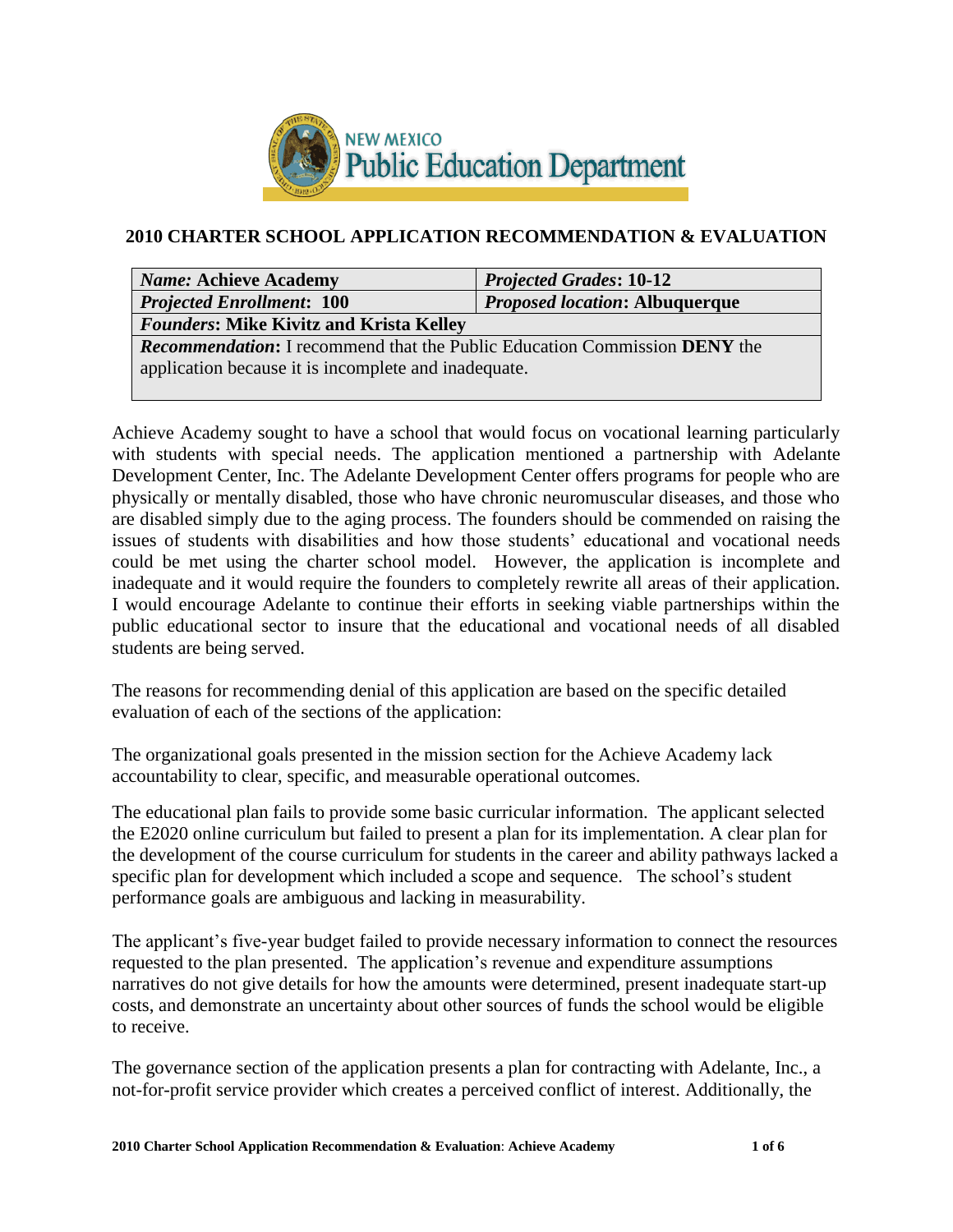application fails to provide a clear description of the lottery and enrollment processes with a timeline for enrollment periods.

\_\_\_\_\_\_\_\_\_\_\_\_\_\_\_\_\_\_\_\_\_\_\_\_\_\_\_\_\_\_\_\_\_\_\_\_\_\_\_ Dr. Don Duran, Assistant Secretary of Education **CHARTER SCHOOLS DIVISION Date**: **September 2, 2010**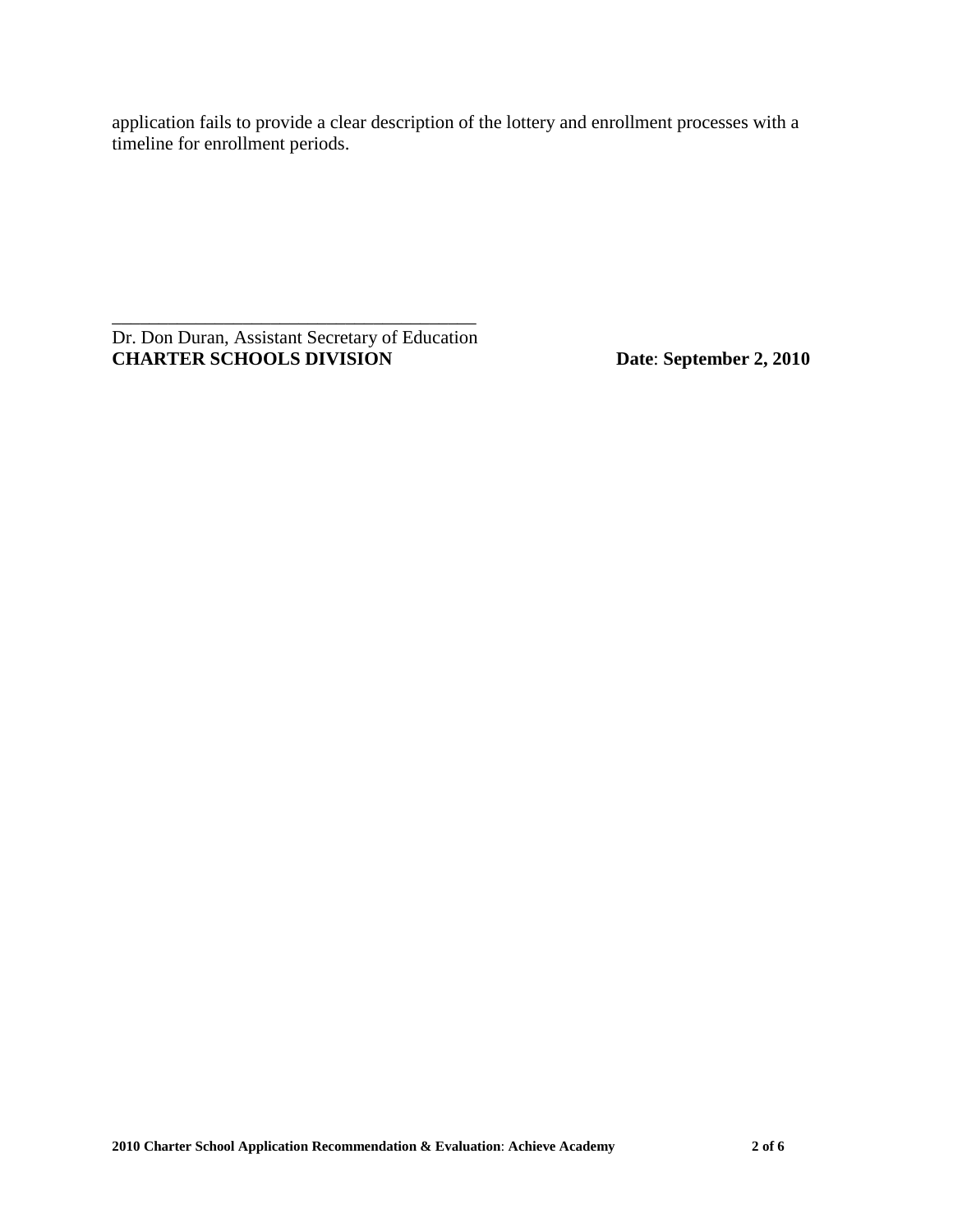## **CHARTER SCHOOL MISSION AND STATEMENT OF NEED EVALUATION**

| Inadequate | <b>pproaches</b><br>. | . /   ______<br>้าน | ----- |
|------------|-----------------------|---------------------|-------|
|            |                       |                     |       |

Achieve Academy's mission statement is concise. It proposes to provide a vocational learning environment that "empowers" students of all abilities (particularly special needs students in grades 10-12) to experience successful transition into the workforce through career education. And while "empower" is a compelling term, how the school plans to operationalize this concept of empowerment –and other aspects of the mission—is never clearly defined.

This section does not discuss how the school will know if it has accomplished its mission, though it presents six school-based goals. The goals, although aligned to general educational principles, do not provide clear school-level outcomes that are directly connected to the school's proposed mission. They are written as process goals that describe general activities of what any public school might do in order to simply exist (e.g., enroll students and provide classes). The time-specific dates of goal accomplishment are not indicated.

The application describes the need for at-risk students with disabilities to receive career education in a work environment as an alternative to dropping out, however, it fails to describe what about the traditional school environment leads to this result, and more importantly, how the proposed school specifically addresses these needs.

This section demonstrates an over-all lack of organizational accountability.

## **EDUCATIONAL PLAN EVALUATION**

| Inadequate | <b>pproaches</b> | /loote  | " <i>xooods</i> |
|------------|------------------|---------|-----------------|
|            | лы               | TATCCIS | лим             |
|            |                  |         |                 |

Achieve Academy is seeking to provide a range of instructional environments and curricula to graduate students—mostly with disabilities—via the general, career, and ability pathways. Though the applicant makes assurances to create a continuum of services that accommodate each individual, it does not describe how that will be accomplished across the various components of the educational plan through "inclusive classroom settings." It does not provide a clear description of what students who attend the school under the career readiness program, standard program of study, or the ability program of study would experience in terms of educational climate, structure, materials, schedule, assessments, and outcomes.

The description of the curriculum and the approach to instruction is incomplete and inadequate as the applicant proposes to use an online core curriculum, but does not provide a meaningful justification for choosing the grades 6-12 courseware when many of the students targeted are likely to need curriculum at a lower level or may lack the skills necessary to be able to work independently. The application does not present a coherent plan as to how the school will utilize only two teachers on staff (in its first year) to effectively facilitate either online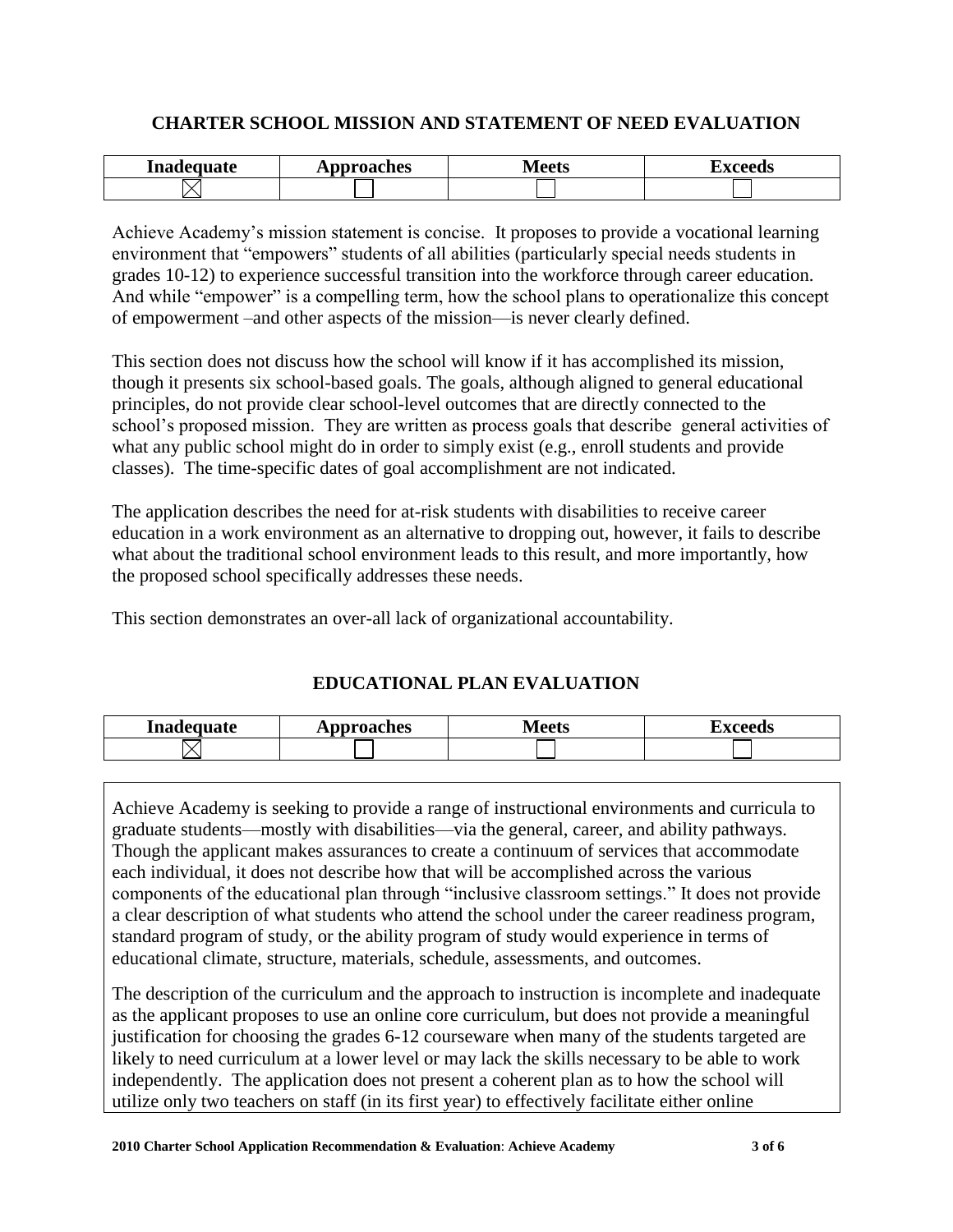assistance of instruction or providing an appropriate Least Restrictive Environment for the range of students that they project. The superficial description of the inclusion and integrated setting for the delivery of instruction, both online and face-to-face, demonstrates a lack of understanding of the applicant's responsibility to provide school-specific details about how this inclusion setting will operate.

The description of how the career education curriculum will be implemented is inadequate. The application describes the Life Centered Career Education (LCCE) curriculum, but implies that it may be used as a reference only, or that it may just be the Electives curriculum. The applicant superficially describes the types of strategies and methods it would use to implement the curriculum with the few examples lacking significant detail and coherence. Professional development for staff is underdeveloped, a plan for involving parents in the implementation of the curriculum is mentioned, but not explained, and a partnership with Adelante, Inc. for the implementation of the electives curriculum is alluded to, but not clearly defined Other curricular approaches are mentioned (dance, yoga, etc.), but the application does not explain how the actual curriculum will be written, implemented, and assessed in alignment to the standards.

The application contained six goals which lack specificity, quantitative expectations, clear measures, and timelines for achievement The plan for evaluating student performance, the proposed remediation plan, and the types of assessments to be utilized do not clearly articulate implementation steps and strategies for the population it seeks to serve. The application presents an inadequate and incomplete description of how it will meet the needs of English Language Learners, merely indicating that it will follow the guidelines in law. The applicant states that these services will be provided through contracts with partner charter schools that employ appropriately certified instructors however, the application presents no specific plan for partnering.

# **FINANCIAL PLAN EVALUATION**

| Inadequate | pproaches<br><b>IND</b> | s/Loote<br>lllo | i vooode |
|------------|-------------------------|-----------------|----------|
|            |                         |                 |          |

The budget presented does not support the educational plan. The school's core curriculum is computer-based and the application does not clarify the actual amount budgeted for computers. The school has only budgeted for two teachers with a projection of 27 special education and 3 regular education students in the start-up year. This small allocation will not support the type of instruction that the application describes (online and face-to-face). In subsequent years the applicant expects a significant number of special education students however, the budget allocations do not anticipate the need for a larger number of teachers

The fiscal management plan articulates that a Finance Committee of the Governance Council will work with a licensed business manager to ensure fiscal responsibility and lists a few of the fiscal operations. However, the fiscal management plan lacks significant detail and demonstrates a lack of understanding as to how the school will ensure the appropriate safeguarding of public funds. The reliance on their partner organization's fiscal management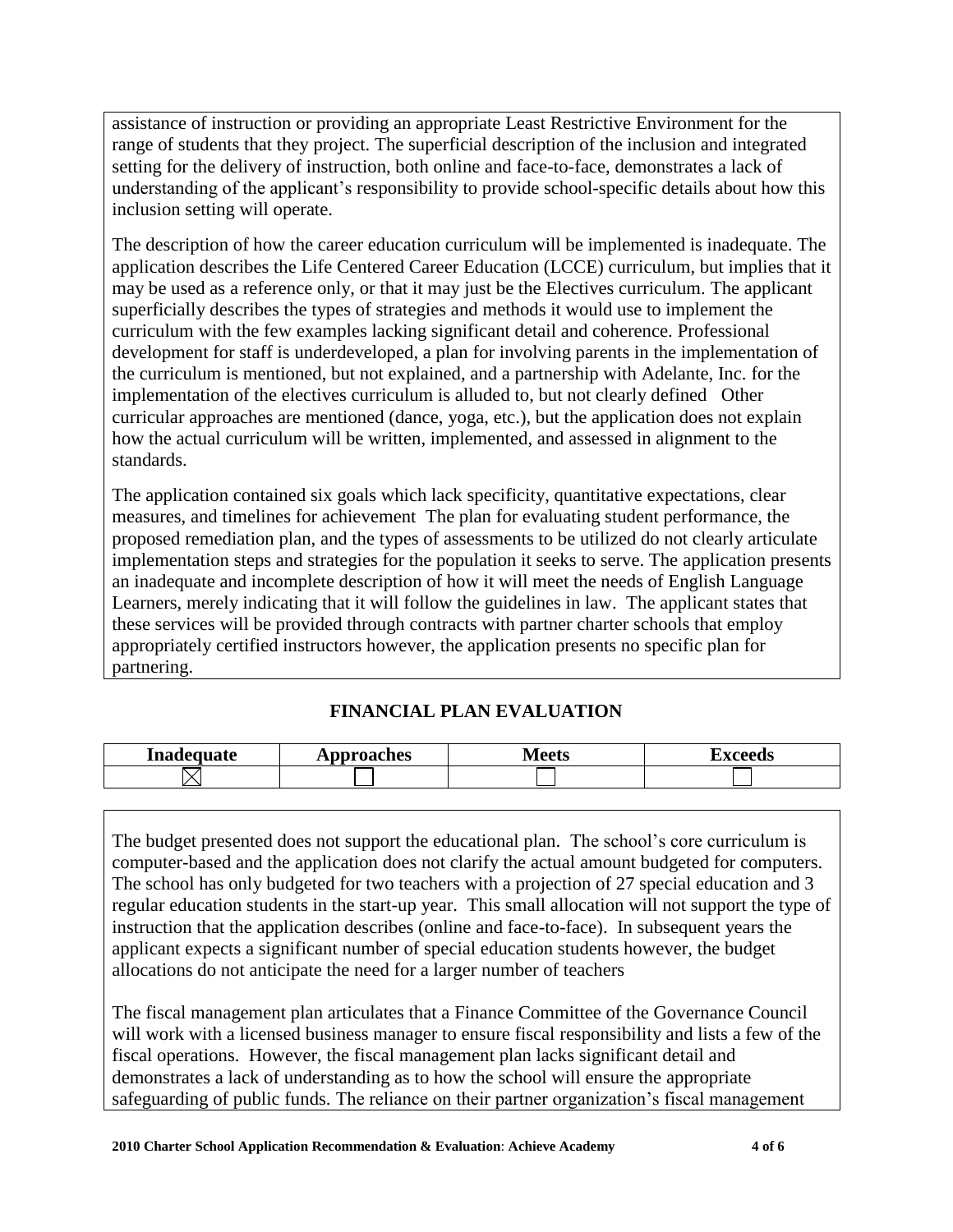capacity demonstrates a lack of understanding of the fiscal management requirements that are specific to compliance with educational law, regulation, and specific licensure standards. The application does not provide a comprehensive description of the school's internal control procedures or how they will be appropriately implemented at the school.

#### **GOVERNANCE / MANAGEMENT PLAN EVALUATION**

| Inadequate | pproaches<br>$\mathbf{L}$ | Maate<br>TATCCIO | `VAAAda<br>ĽА<br>cccus |
|------------|---------------------------|------------------|------------------------|
|            |                           |                  |                        |

The application contains the names and bios of five members on the Achieve Academy governing body, but nowhere in the application does it specify the number of members that can sit on the governing body, on-going professional development for the governing body, or the process for selecting the head administrator. The application presents a plan for contracting with Adelante, Inc., a not-for-profit service provider. However, two members of the governing body of the Achieve Academy have a strong connection to Adelante, Inc.—one is a staff member and one is a board member of Adelante, Inc. These relationships present, at minimum, a perceived conflict of interest if not an actual conflict of interest. Members of the governing body of Achieve Academy should not be in a position to recommend contracts be awarded to Adelante, Inc.

Details are missing from the school's personnel policies and procedures, proposed salary schedules, evaluation process, and staff discipline process. Though the application makes assurances of compliance with rules and regulations, it does not consistently demonstrate how that would actually occur at Achieve Academy. The significant lack of detail in the application for this governance section in other areas such as student and staff disciplinary processes, staff salary schedules, job descriptions, and staffing plans to meet the expected pupil-teacher ratio proposed, also provide an incomplete picture of how the school will both comply with law and regulation and implement the educational plan as presented.

The school's enrollment policies, procedures, and lottery process also make assurances but do not contain a description of the school's admissions policies and procedures including timelines for student admissions. The applicant proposes the use of a "transcript review" to determine eligibility for acceptance into the lottery which is contrary to the guidance provided by the Division. The student discipline policy and procedures are incomplete and inadequate in not describing provisions that align with the student rights and responsibilities act.